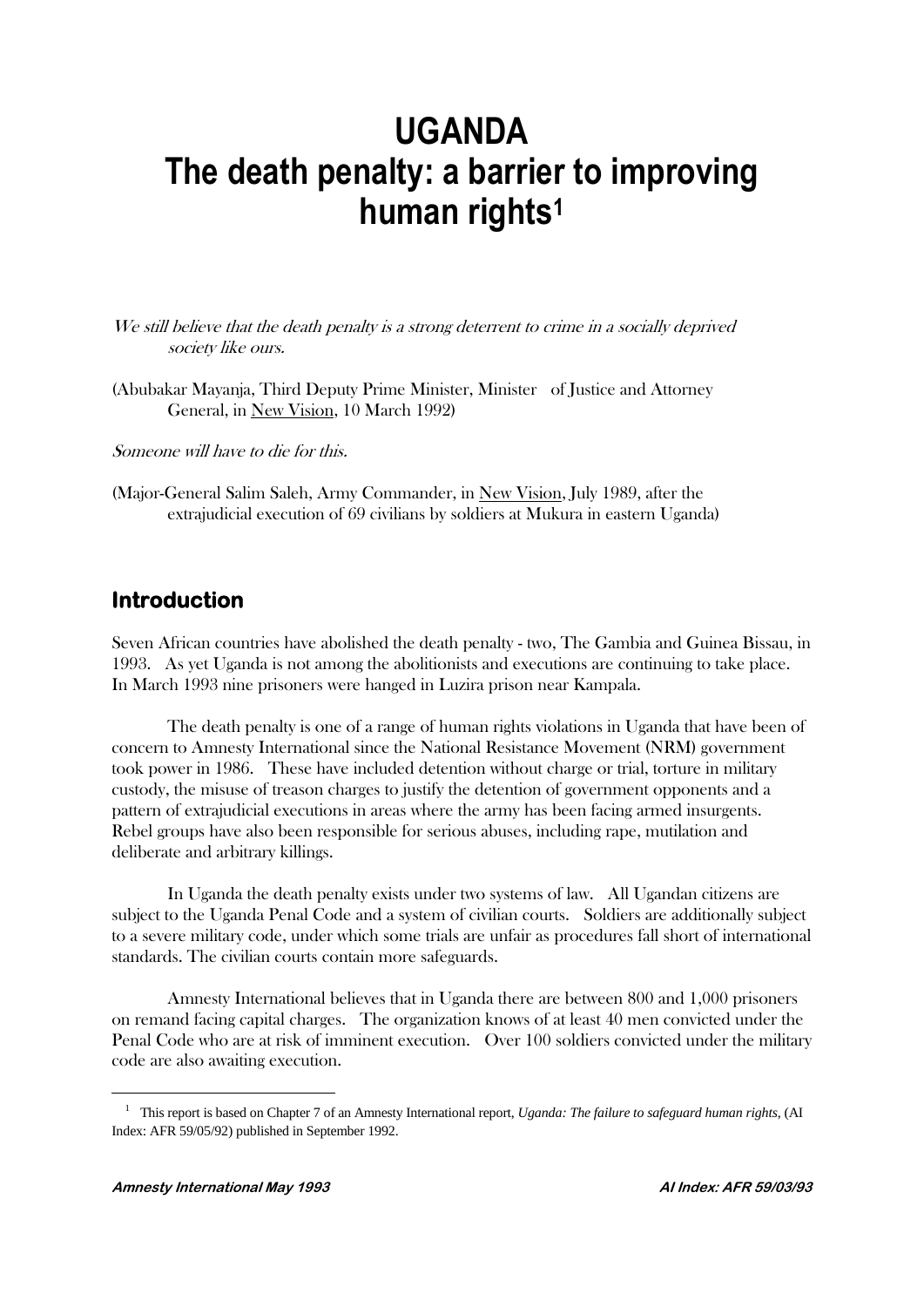### **The death penalty as deterrent**

Unlike extrajudicial execution or torture, the death penalty is not widely recognised to be a human rights violation in Uganda. Indeed, it appears generally to be supported by the public in the belief that it represents an effective deterrent against serious crime. The government even presents the death penalty as a contribution to improving human rights - government and military officials say that their preparedness to execute soldiers is an indication of commitment to human rights and the rule of law.

Uganda's bloody history, in which civilians were so often the victims of atrocities by soldiers or members of other security agencies, gives this argument a special power. This argument can only have force, however, if it can be shown that the death penalty has a uniquely deterrent effect. There is absolutely no evidence to support such a claim from Uganda or any other country in the world. Indeed, the continuing frequent occurrence in Uganda of crimes punishable by death strongly suggests that it has no deterrent effect whatsoever. Moreover, the authorities' reliance on the penalty appears to be a barrier to their recognizing the need for fundamental procedural reforms to prevent other human rights violations.

Over the years since 1986, the year the National Resistance Movement (NRM) led by Yoweri Museveni took power, there have been many changes in the human rights situation in Uganda. Immediately following the NRM's takeover, there was a dramatic improvement in the situation in comparison with what had gone before.<sup>2</sup> However, insurgency wars soon started in northern and eastern Uganda and at their peak between 1987 and 1991 there was extensive violence in rural areas. Thousands of people were detained without charge or trial and hundreds of others were extrajudicially executed. More recently, since 1992, there appears to have been a decline in the frequency of extrajudicial executions - although the government has still failed to investigate properly previous incidents. Well over 1,000 prisoners were also released during 1992. Some were facing treason charges, others were detained without charge or trial, while the majority had been convicted in unfair military trials.

These improvements are welcome. Amnesty International remains concerned, however, that the they do not appear to be the result of firm government intervention to introduce and implement practical human rights safeguards, but rather are due to changes in the military situation in the areas affected by insurgency. Without powerful and practical safeguards human rights improvements remain fragile and potentially reversible.

Procedural reforms should include strict regulations on good practice in the treatment of prisoners captured in military operations; proper safeguards in interrogation procedures to prevent

 $2$  Between 1966 and 1986 successive governments in Uganda, the longest-lasting being those of Idi Amin (1971-1979) and Milton Obote (1980-1985), were responsible for a reign of terror in which hundreds of thousands of Ugandans lost their lives.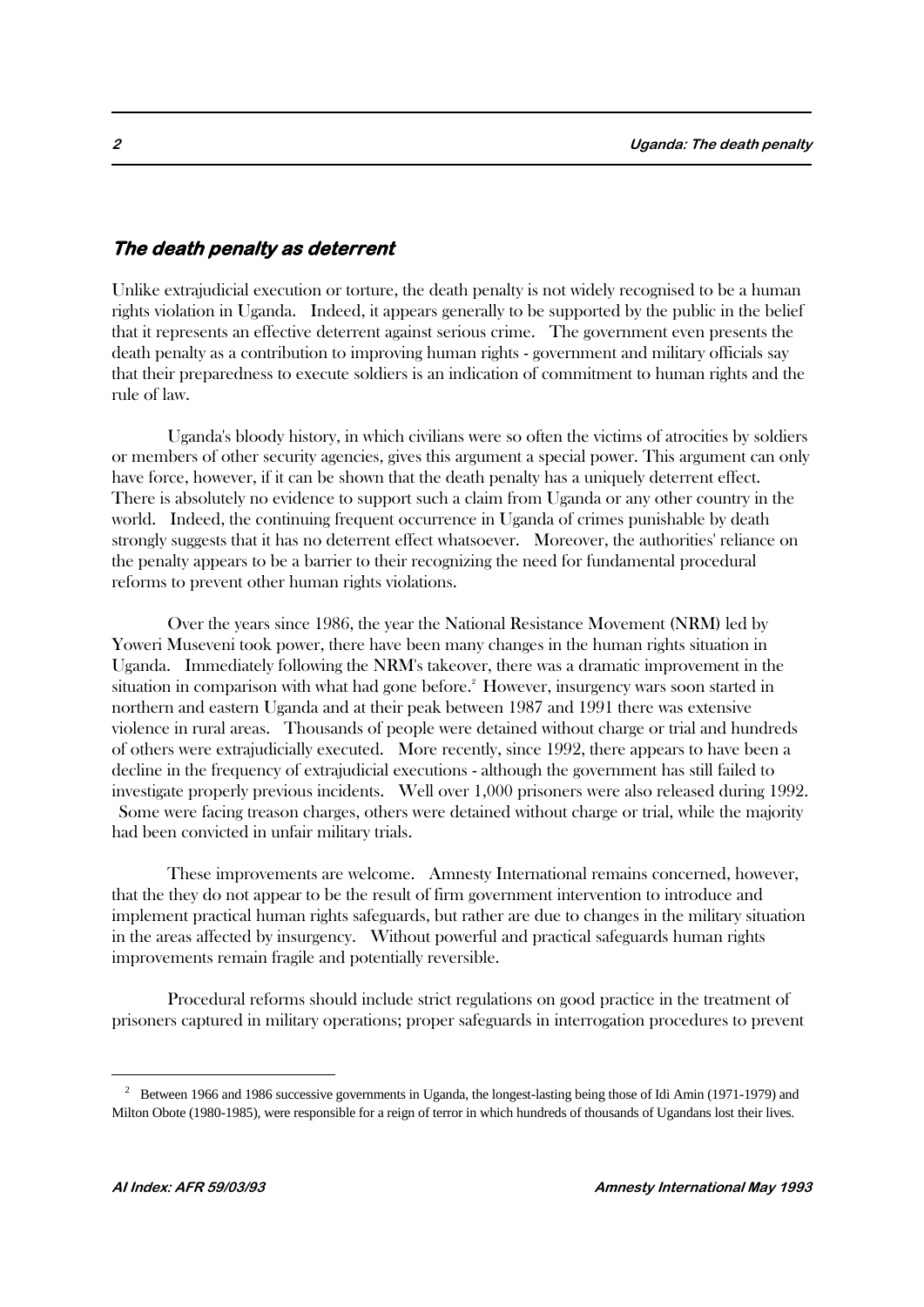#### **Uganda: The death penalty 3**

torture; enforcing the law on detention without charge or trial;<sup>3</sup> investigating independently and impartially all reports of human rights violations; and ensuring that soldiers and officials responsible for human rights violations are brought promptly to justice.

Instead of taking such measures the authorities appear to believe that executing soldiers will stop human rights violations from taking place. Amnesty International published an 88-page report in September 1992, Uganda: The failure to safeguard human rights, which stressed the importance of human rights safeguards to prevent abuse. The government dismissed it as "highly subjective" and "unsubstantiated". Any improvement in human rights is to be welcomed - but there must remain concern that government does not appear to see the need to introduce practical procedures and practises that will prevent human rights violations. In Uganda the death penalty is not only itself a denial of the ultimate human right - the right to life - but an obstacle in the way of respect for other human rights.

The likely effect of ruling soldiers by violence is to create a brutalized army with little respect for human life. Bringing soldiers to justice for human rights violations is important. But in Uganda judicial execution often appears to be the only action taken. This policy means that those executed, many of whom have been convicted of terrible crimes, become victims themselves, sacrificed on the altar of official complacency.

Moreover, of the 40 executions of soldiers that Amnesty International knows to have occurred since 1987, only three were of soldiers who had committed human rights violations during military operations. All the others were executed for serious crimes committed while apparently off-duty or after they had deserted the army. Having said this, in April 1993, after years of apparent inaction, the government announced that a number of alleged human rights violators were to be brought to trial before the General Court Martial accused of crimes that took place between 1988 and 1990. The case of one of them, an officer alleged to have been involved in the extrajudicial execution of 69 people at Mukura in Kumi District in July 1989, dramatically underlines the need for effective human rights safeguards. No action was taken against this man between July 1989 and April 1992 when he was arrested for the alleged murder of a man who was tortured to death by soldiers in Tororo District.

### **The death penalty as retribution**

Government officials sometimes defend the death penalty on the grounds that the Ugandan public expects retribution. In a response in September 1991 to an Amnesty International report entitled, Africa: Towards Abolition of the Death Penalty, the government argued that if the death penalty is

<sup>&</sup>lt;sup>3</sup> Detention without charge or trial is illegal in Uganda and yet the military authorities regularly ignore this. In November 1992 army commander Major General Mugisha Muntu defended the practice as "a preventive act to preserve the stability of the country". Where it is abused, said the commander, it will be investigated and the situation rectified. This fails to recognise that the act itself is a violation and that detention without charge or trial, which allows no safeguards to prevent abuse, leads to circumstances which allow physical abuse to occur.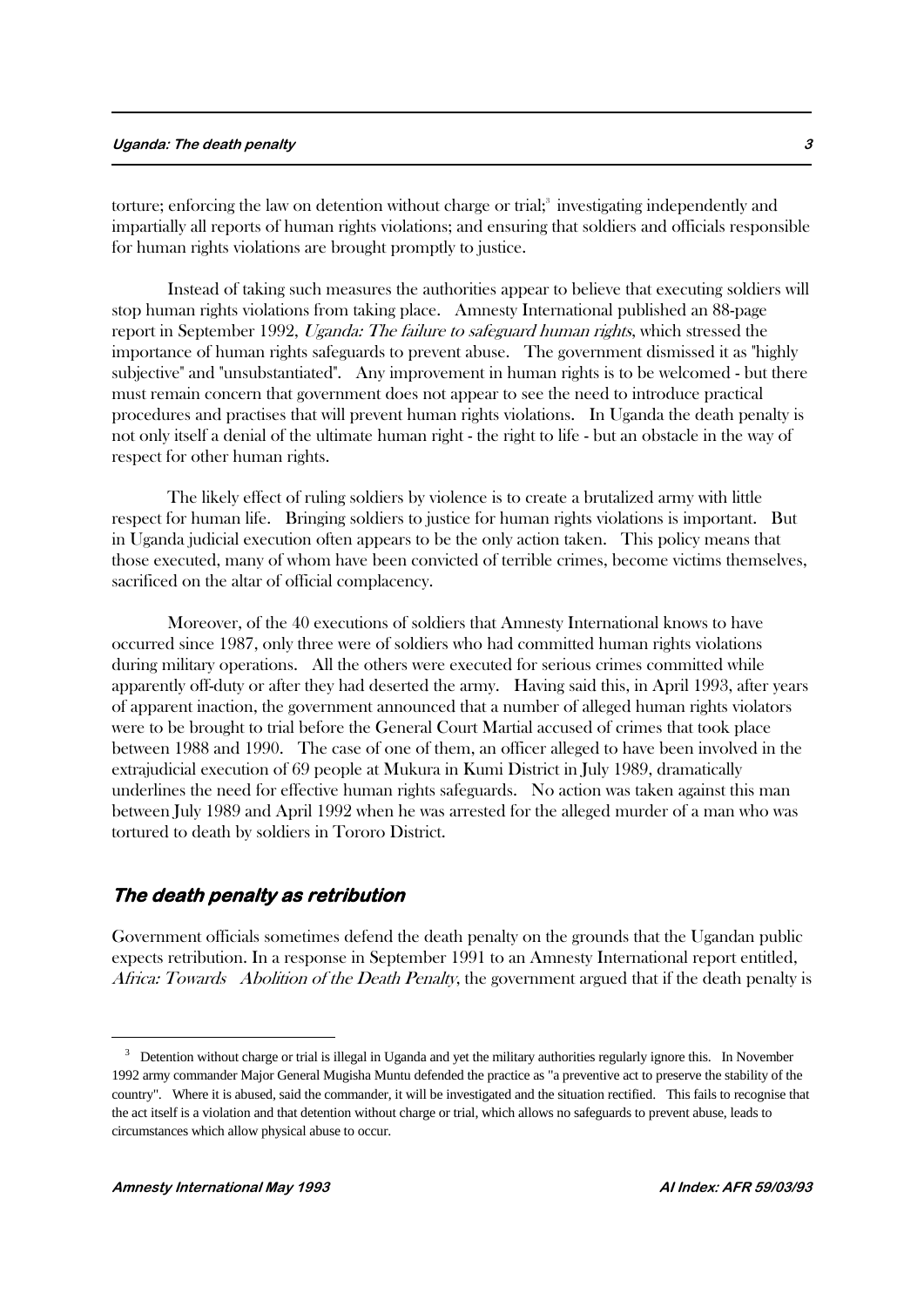abolished, the people would lose confidence in government and they would take the law into their own hands.

There is a danger that those thought to have committed serious crimes such as murder and rape might be subjected to mob justice. The government clearly and appropriately considers it important that the civilian population should see that the authorities will punish those, both soldiers and civilians, who commit serious crimes against the person. There is, however, no good reason for punishment to be equated with execution.

For the government to seek to justify the death penalty on the grounds that the population favours it, and that therefore if the government does not execute the people will themselves act, is simply a failure to accept responsibility for law and order. It is also a way of avoiding responsibility for introducing effective measures to protect human rights. There is no evidence to suggest that abolishing the use of the death penalty would lead to a political collapse in the country, or that by using more humane punishments the government would lose credibility. In the end the government accepts public opinion on the death penalty because it agrees with it.

### **The death penalty as a way of preventing escape**

Some government officials have argued that those convicted of serious crimes should be executed as otherwise they might escape or bribe their way to liberty. This suggestion is a callous and immoral evasion of responsibility: the government should take steps to improve security and conditions in prisons and not deny prisoners the right to life for administrative convenience.

# **Soldiers and the death penalty**

In 1986 the government took steps to incorporate into Ugandan law two codes of conduct governing the behaviour of National Resistance Army (NRA) soldiers. These prescribed the death penalty for a wide range of offences. The NRA Code of Conduct<sup>4</sup>, applicable in non-operational situations, prescribed a mandatory death sentence for treason, murder, rape and disobedience of a lawful order leading to loss of life. The Operational Code of Conduct defined a further series of offences carrying a maximum penalty of death, including desertion and disobeying lawful orders. The codes of conduct were streamlined and subsumed within a new Army Act in November 1991. The death penalty was retained for 18 offences. When the Army Bill was being debated in the National Resistance Committee (NRC), Uganda's interim parliament, in November 1991, many council members expressed serious concern that the legal provisions governing the army were too harsh. The Minister of State for Defence dismissed such comments as failing to recognize the dangers of seeking cheap popularity with soldiers.

<sup>&</sup>lt;sup>4</sup> The NRA Operational Code of Conduct was applicable in situations where a military unit was engaged in an operation in the field. The Code of Conduct applied in all other situations, for example when soldiers were back in barracks. The codes of conduct were originally drawn up to regulate the behaviour of the NRA during its bush war with the government of Milton **Obote**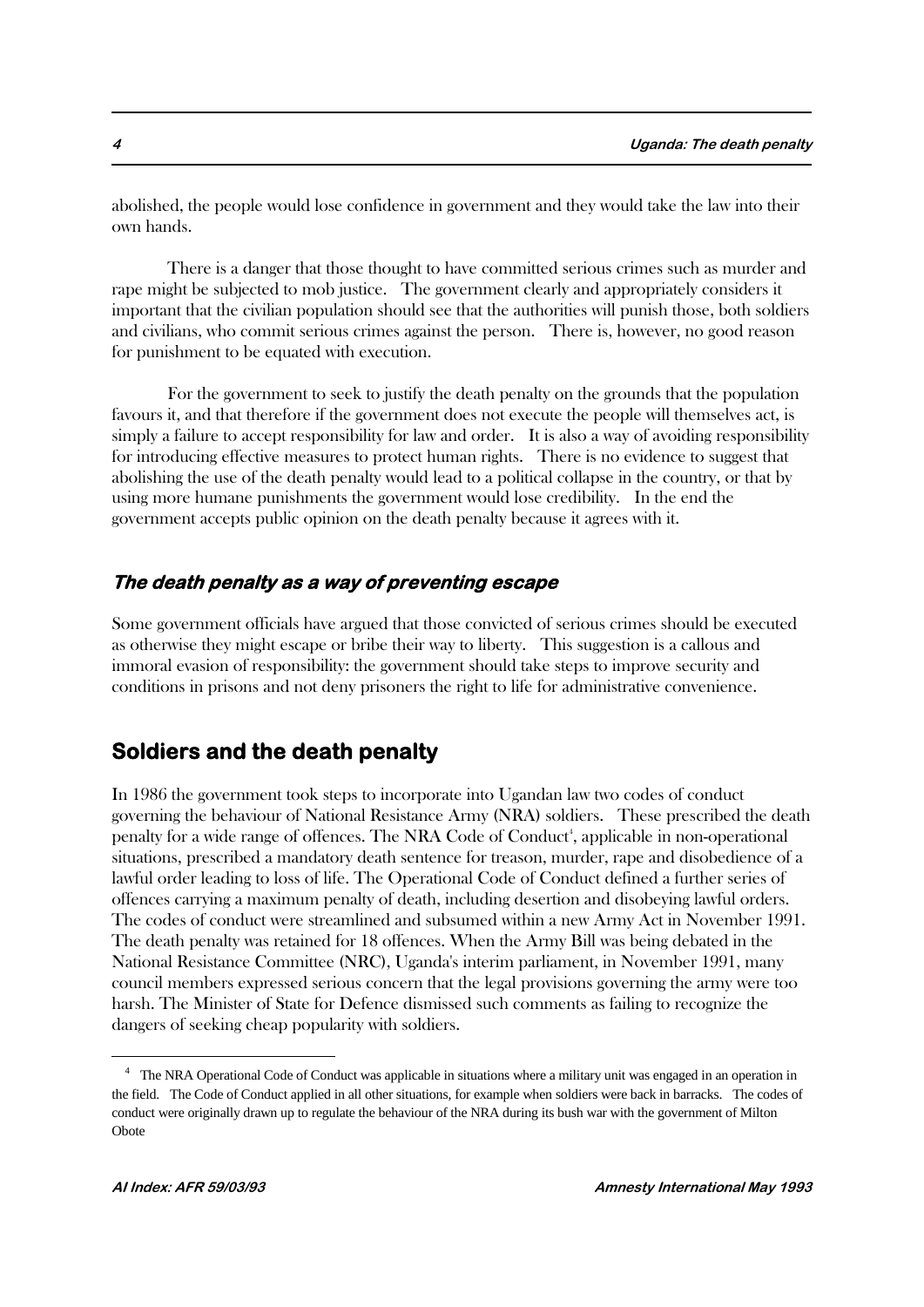#### **Uganda: The death penalty 5**

In late 1992 the military disciplinary system, which had involved unit courts martial and a General Court Martial, was re-structured to comprise Divisional Courts Martial and a General Court Martial to handle appeals and capital cases. Soldiers have the right to legal representation by the lawyer of their choice. The NRA's Legal Department has set up a legal aid service for soldiers who cannot afford lawyers. In practice, it seems that lawyers rarely appear before courts martial other than the General Court Martial and that the legal aid service is underfunded. Nevertheless, the legal aid provision represents a welcome step towards ensuring justice for soldiers. Soldiers on operations may be tried by a field court martial. However, in field courts martial there is no prospect of soldiers being legally represented.

The changes in late 1992 appear to have gone some way towards addressing concern over the adequacy of provisions for appeal. Under the old system each of the courts martial was of equivalent status. Every time a court martial heard a case, a summary of the hearing and sentence was supposedto be sent to the High Command. The Director of NRA Legal Services told Amnesty International representatives in August 1991 that anyone who was convicted had the right to lodge a written appeal to the High Command against his or her conviction at the same time that the summary of the hearing was sent to the High Command. Amnesty International and others concerned about human rights believed this was inadequate because, according to international standards, anyone convicted of a crime should have a right of appeal to a higher tribunal which is fully independent and has the characteristics of a court, not just to government or army officials.<sup>5</sup> The High Command is a branch of the executive and therefore is not in a position to act as a fully independent review tribunal.

The new court martial system includes an appeal court and is therefore to be welcomed. Any reorganization that leads to soldiers receiving fair trials according to the requirements of international standards is a positive step forward. But it remains unclear to Amnesty International whether soldiers tried in capital cases are afforded the same right of appeal or whether such cases are still referred to the High Command.

The status of the field court martial also remains unclear. In the case of field courts martial, there was no appeal and in many cases soldiers were executed within hours of court martial hearings. The military circumstances in northern and eastern Uganda have changed and there is now less call for soldiers to be engaged in counter-insurgency operations. This means that the circumstances in which field courts martial were convened have become less common. What remains unclear is whether field courts martial have been formally dispensed with, and that therefore even if military circumstances change they will no longer exist, or whether the reason that none are reported to have taken place since 1992 is because in the improved military situation none have proved necessary.

<sup>&</sup>lt;sup>5</sup> Article 14(5) of the International Covenant on Civil and Political Rights (ICCPR) states that "everyone convicted of a crime shall have the right to his conviction and sentence being reviewed by a higher tribunal according to law". The debate that led to this article made it clear that the tribunal should have the characteristics of a court and should be independent. Uganda has not yet ratified the ICCPR.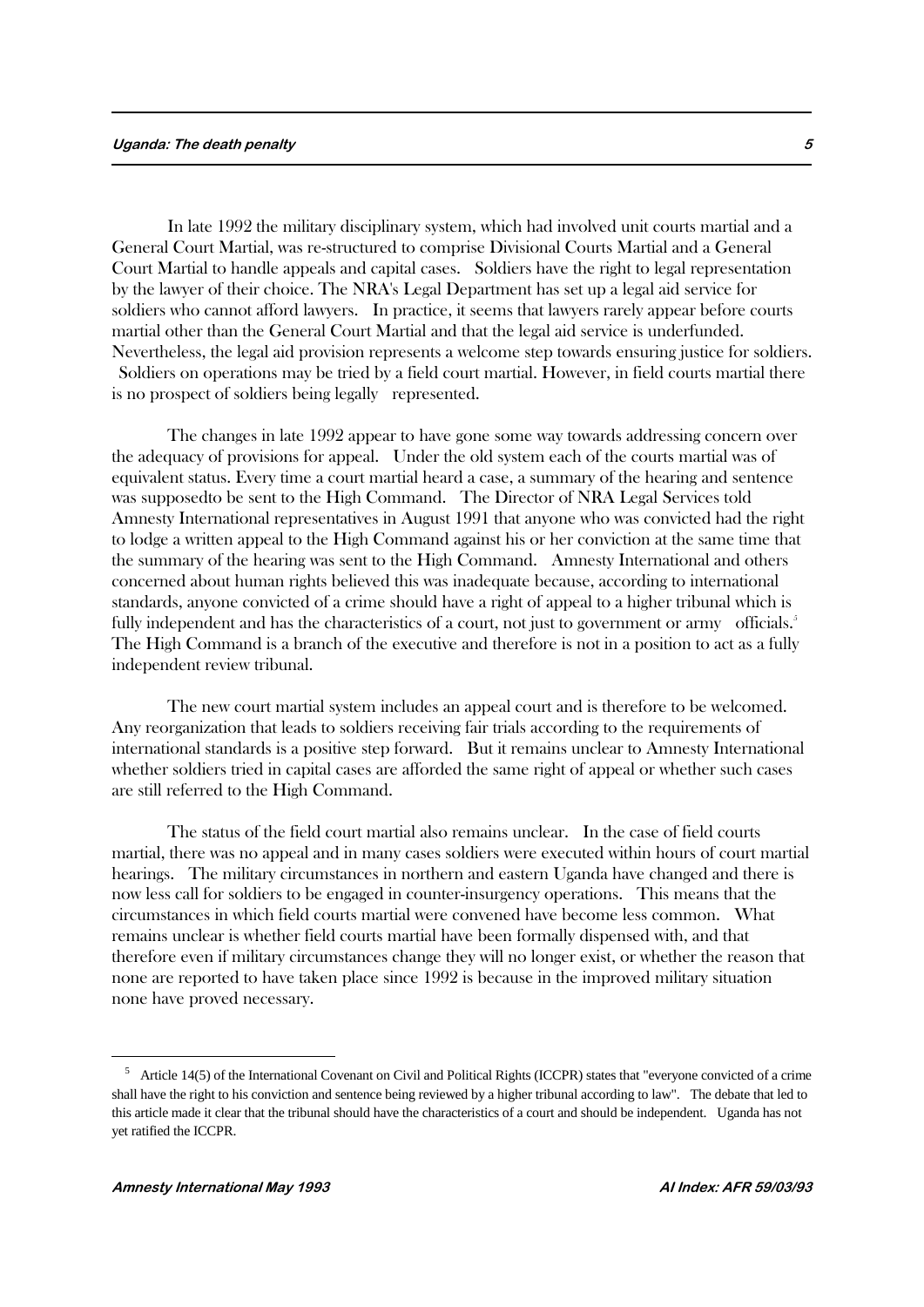Amnesty International has confirmed the execution by firing squad of at least 40 soldiers since 1987, although the total figure for executions may be much higher. For example, New Vision newspaper reported the execution of two NRA officers in Lira in north-eastern Uganda in mid-December 1990 for cowardice and mishandling a counter-insurgency operation in Kitgum District resulting in the death of several soldiers. The NRA did not release the names of the officers, who held the ranks of captain and lieutenant. Other unconfirmed reports have suggested that in reality between 40 and 80 soldiers were executed following a mutiny during the same operation in December 1990.

In most cases soldiers have been executed in public. On 4 June 1991 NRA soldiers Rubanga Kende and Philip Onekalith were publicly executed in Nebbi after a court martial found them guilty of murder and aggravated robbery. They had initially been captured by civilians with three other men who were then lynched by the civilians. The two soldiers, both NRA deserters, had apparently been part of an armed gang that had ambushed vehicles and committed several murders.

On 26 July 1991 Sergeant Robert Baraza and Private Nicholas Obal were executed by firing squad in Abarilela after being convicted of murdering a villager in Soroti District. The execution was public and attended by senior army officers and the NRC representative for the area.

In many cases, executions have taken place soon after the offence was committed following rapidly convened courts martial. On 2 June 1991, for example, three soldiers were shot by firing squad at Manjasi High School in Tororo on the same day that they had allegedly committed rape and aggravated robbery, allowing them no chance to lodge any appeal. The offences had taken place during a counter-insurgency operation in the villages of Asinge and Amagoro near Tororo town. These executions were rare examples of action being taken against soldiers who allegedly committed human rights violations while on a military operation. On 22 January 1992 Private Steven Egunyu was executed in Orungo north of Soroti town after being convicted of murdering a pregnant woman the previous evening.

In cases of soldiers tried by the General Court Martial, some more time has elapsed between conviction and execution, presumably to allow the sentences to be considered by the High Command. In December 1990, for example, Lieutenant Colonel Oliver Odweyo was found guilty of treason and sentenced to death, as was Lieutenant Amil Migadde, who was convicted of aggravated robbery by the General Court Martial. Neither man was known to have been executed by May 1993. In June 1992 there were known to be over 100 other soldiers under sentence of death in Luzira prison near Kampala.

### **Executions and the ordinary Penal Code**

When the NRM took power in 1986, the death penalty was mandatory under the Ugandan Penal Code for murder, kidnap with intent to murder, armed robbery and a range of treason-related offences such as waging war against the state and incitement to mutiny. On two occasions since 1986 the NRC has amended the law to introduce new capital offences. Armed smuggling was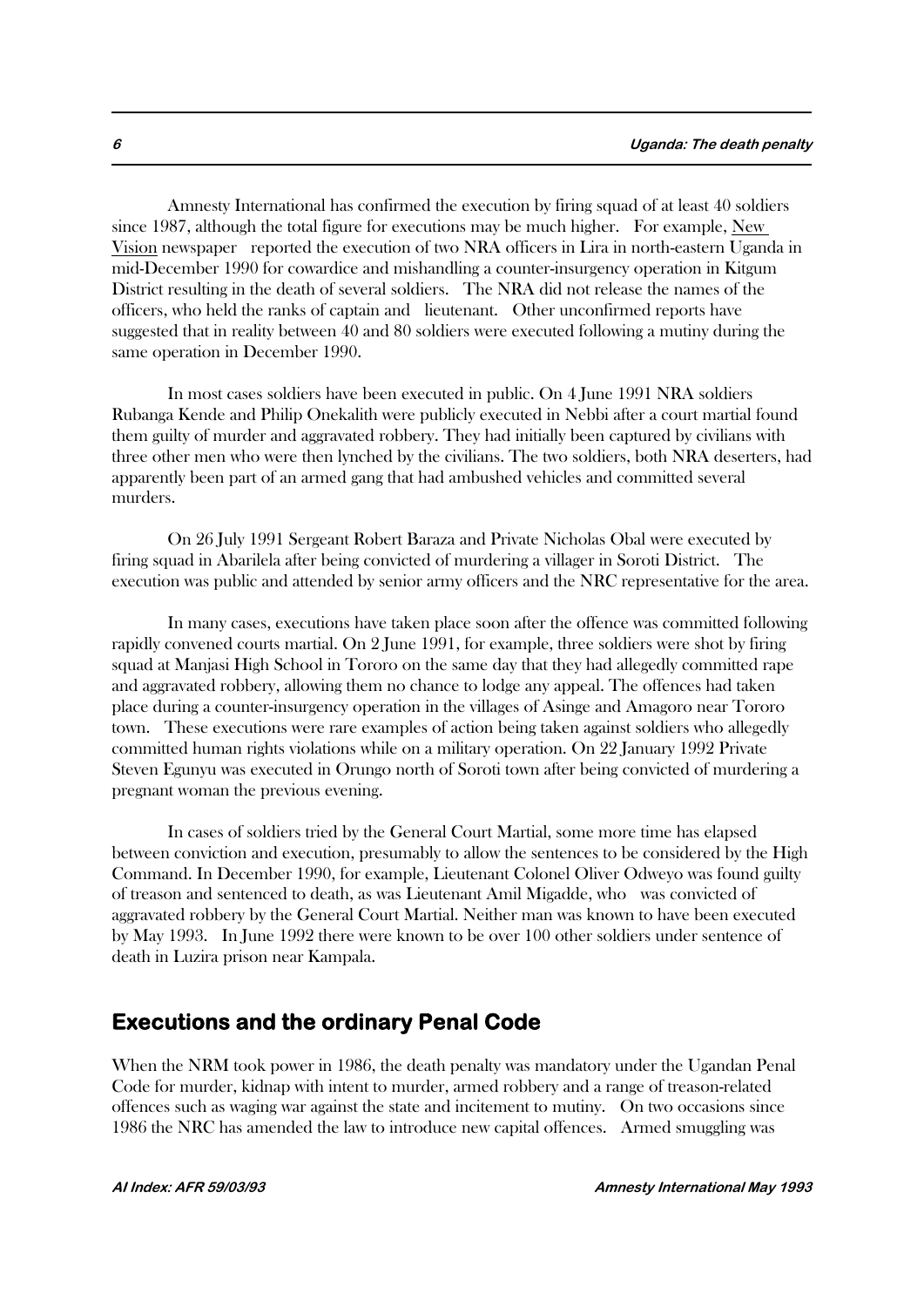#### **Uganda: The death penalty 7**

made a capital offence in 1987 and in 1990 the death penalty was introduced for rape, defilement of girls under the age of 18 and unlawful sexual intercourse with a prisoner. The 1990 amendments followed changes by NRC members to a bill introduced by the government seeking terms of life imprisonment for various sexual offences. The government was seeking to introduce tougher sentences to prevent the spread of AIDS.

Capital offences under the Penal Code are heard by the High Court where defendants have access to legal counsel of their choice and the right of automatic appeal to the Supreme Court. If conviction and sentence are upheld, the case is then considered by the Advisory Committee on the Prerogative of Mercy. This committee recommends to the President whether the sentence should be carried out. The President is not bound by their advice but it seems that so far he has always abided by it. No execution can take place without the President signing the death warrant.

The first hangings since the 1970s following High Court trials took place on 15 March 1989 when Kassim Obura, Lukoda Mugaga and Thomas Ndaigana were executed in Luzira prison. Kassim Obura, who was a member of the Public Safety Unit, a government security unit responsible for gross human rights violations under the government of Idi Amin, was convicted of murdering a prisoner in November 1973. He had been in prison for almost 10 years.

There were no further executions under the Ugandan Penal Code until 29 June 1991, when nine prisoners variously convicted of aggravated robbery or murder were hanged in Luzira. At least five had originally been convicted in the High Court as long ago as 1984. For example, three Uganda National Liberation Army (UNLA)<sup>6</sup> soldiers, William Otasono, Milton Ongom and Nicholas Okello, who were stationed at Mbuya General Headquarters near Kampala, were convicted in July 1984 of robbing and murdering a man. Their appeal to the Supreme Court was rejected in March 1989.

The most recent executions took place on 1 March 1993 when nine prisoners were hanged in Luzira. The authorities did not publicly release their names. Amnesty International, however, has confirmed that two, Christopher Sentamu and Yosefu Kizza, had been convicted in December 1989 of the murder of two police officers in Rakai District, south-western Uganda on 25 April 1985. At least four others were former members of the UNLA, who were convicted in 1986 of robbing and murdering four villagers near Kamuli, northeast of Kampala. Amnesty International believes there are currently over 40 other prisoners on death row in Luzira prison following the rejection of their appeals by the Supreme Court.

# **Conclusion**

1

Capital punishment as it is now practised in Africa was mostly introduced by the colonial powers. By persisting in the claim that execution is an appropriate and effective form of punishment, despite there being no evidence to support this, the Uganda government is echoing the arguments

<sup>&</sup>lt;sup>6</sup> The Uganda National Liberation Army was the name of the government army between 1979 and 1986.